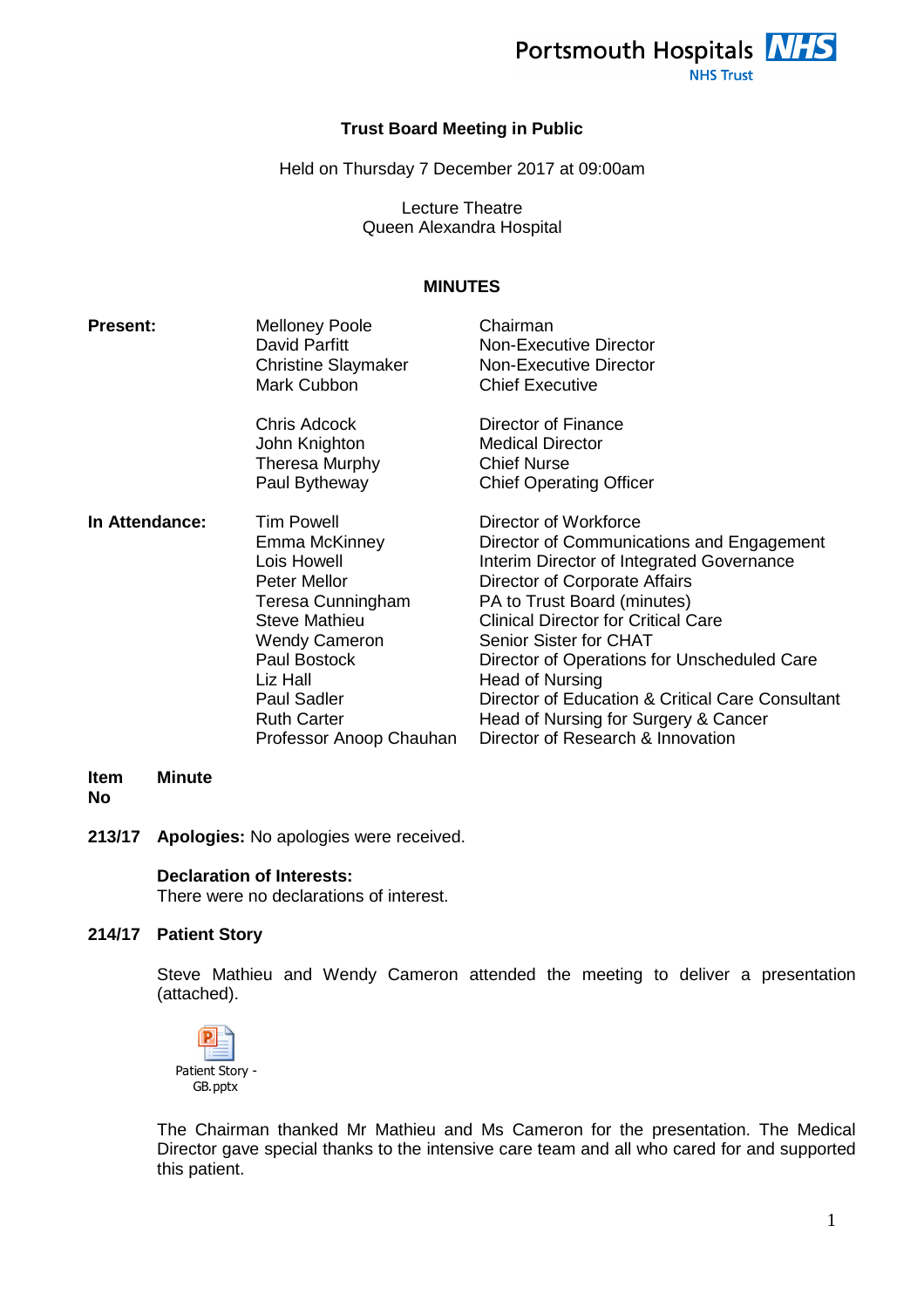The Chief Nurse enquired how the team coped with communicating with the patient who was the subject of the presentation. Ms Cameron responded to say that the patient's family assisted staff to communicate effectively with the patient.

# **215/17 Minutes of the Last Meeting – 2 November 2017**

The minutes of the last meeting were approved as a true and accurate record subject to the addition of the word 'required' to paragraph 11 on page 10.

The minutes of the October meeting were discussed again. The minor amendments mentioned in the discussion of the October minutes at the November Board meeting had not been formally presented for approval and it was agreed that the October minutes would be presented to the next Board meeting for final approval.

### **Action: Director of Finance**

### **216/17 Matters Arising/Summary of Agreed Actions**

The Board noted that all actions from previous meetings were either completed or on the agenda.

The Chairman enquired when the new IPR would come into effect. The Chief Operating Officer responded to say that the new layout would be presented to the Trust Board Workshop for further comments prior to going to Trust Board in February.

NEDs asked the Director of Workforce to add national benchmarking for staff turnover and sickness to the next IPR.

### **Action: Director of Workforce**

Ms Slaymaker said that she would meet with the Chief Nurse to finalise the Care Quality Commission (CQC) reporting process to the Trust Board and present this to the Board in February. She said that this would allow the Trust Board to be properly sighted on CQC matters.

#### **Action: Christine Slaymaker and Chief Nurse**

### **217/17 Notification of Any Other Business**

None.

### **218/17 Chairman's Opening Remarks**

The Chairman informed the Board that three Non-Executive Directors had been appointed to vacant posts on the Board and were Gary Hay, Greg Brown and Jon Watson. She also welcomed Lois Howell and Emma McKinney to the meeting as observers.

The Chairman apprised the Trust Board of the number of visits over the coming weeks from NHS England.

### **219/17 Chief Executive's Report**

The Chief Executive presented a previously circulated report and highlighted the following:

- Commitment to Nurses from the European Union.
- **Action: Chief Executive**
- CQC Report Radiology
- Best People Awards
- Urgent Care
- Appointments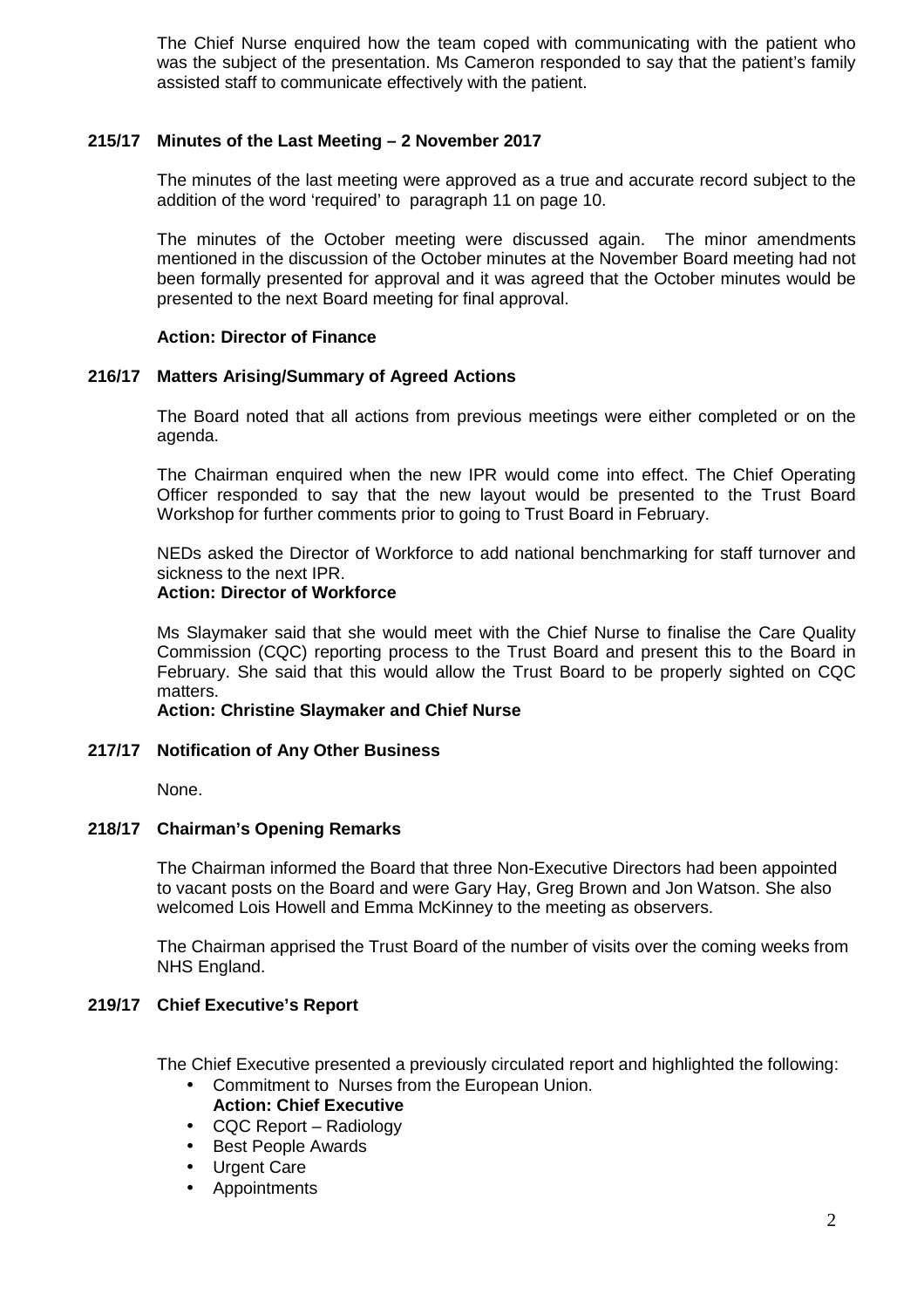- 100 Days Big Conversations
- Visits to the Trust
- Top 3 Concerns

The Chief Executive informed the Trust Board that the Trust is cooperating fully with the CQC to give assurance that all plain films are being reviewed properly and added that rapid action had been taken and appropriate policies put in place. He reassured the Board that the matter would be resolved as quickly as possible..

NEDs emphasised that the Trust also delivered many high quality services, including the maternity department. The Chief Executive responded to say that the still birth rate remained under review but the year-to-date position showed that significant improvement had been achieved.

The Board noted the forthcoming visits to the Trust:

- Minister for Health Philip Dunn and Secretary of State Penny Mordant MP on 7 December.
- Simon Stevens, Chief Executive NHS England will be visiting the Trust on 20 December.
- Dido Harding, Chair of NHS Improvement will be visiting the Trust to meet with Ann Eaton, Regional Director for NHS England and Improvement for the South East in January.

NEDs asked whether the Chief Executive had spoken to the Director for Health England about nursing training with Universities. The Chief Executive responded to say that he had and added that the Trust is building good relationships with Portsmouth University.

### **220/17 Integrated Performance Report**

The Chairman commented that the minutes did not always appear to fully reflect Board discussions and actions. She also reflected that improvements in performance were apparent in November and asked the Executives to particularly highlight these in their reports.

### **Quality**

The Medical Director and Chief Nurse drew attention to the following areas:

- Mental Health:
	- o The Trust has a credible record of Mental Health Act compliance which is strongly reassuring. The Trust has made significant efforts to go beyond compliance to bring mental healthcare provision to the same standards as physical healthcare services. The Medical Director said he would provide further details on this to a future Trust Board meeting **Action: Medical Director**

The Chairman asked for the trend statement to be removed from reporting and asked for measured training and impact to be included. **Action: Medical Director** 

- Infection Control:
	- o MRSA The Trust reported 1 patient with MRSA bacteraemia in October. The case has been provisionally assigned to Fareham & Gosport Clinical Commissioning Group (CCG) as the blood culture was taken on admission. The Post Infection Review has been scheduled for 22nd November.
	- o MSSA There was 1 patient reported with MSSA bacteraemia attributed to the Trust in October.
	- o C.difficile:
		- The Trust reported 6 patients with C.difficile attributed to the Trust in October (2x Gynae, 2x MSK, 1x Renal, 1x Surgery) against a monthly ceiling of 3
		- Four of the cases reported since 1st April were due to late sampling of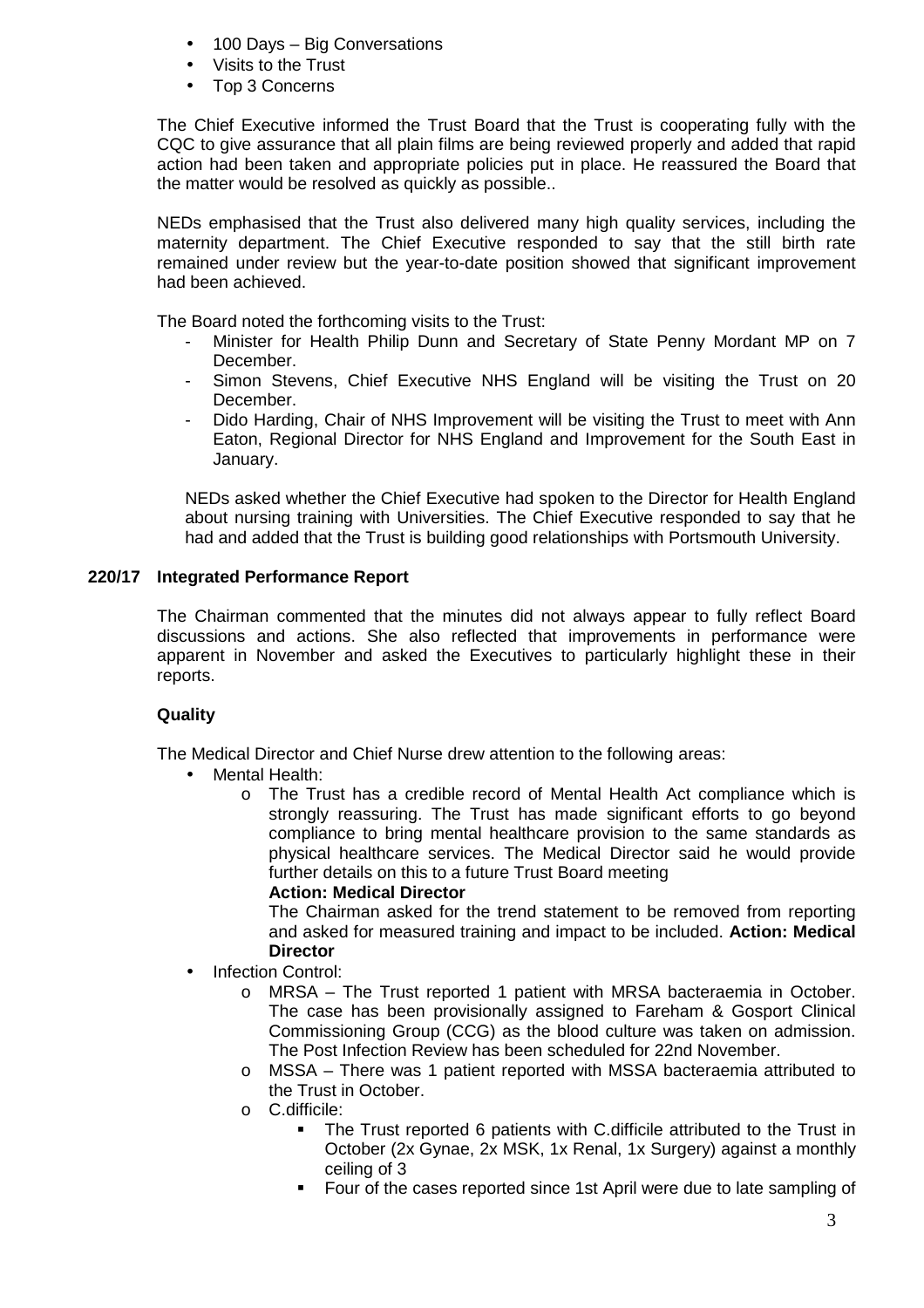patients, 2 cases were due to erroneous re-sampling of known cases of C.difficile after the 28 day cut-off deadline

- The increase in C.difficile cases is concerning especially when considered in the context of lower than acceptable compliance with hand hygiene and national cleaning standards. Cross transmission of C.difficile cases is suspected in 3 cases, yet to be confirmed by laboratory tests. A comprehensive action plan to address these concerns is being monitored through the Infection Prevention and Management Committee
- The Medical Director added that there has been a spike is C-difficile cases in the community also. An action plan and isolation protocol have been put in place
- SIRIs:
	- o 17 SIRIs were reported in October (3 breaches of Decision to Admit (DTA) standard and 14 clinical SIRIs), compared to 12 clinical SIRIs in September
	- o There has been 1 Never Event reported in October relating to a retained foreign object from a procedure undertaken in 2016. The Medical Director added that no themes had been identified in the SIRIs taking place and all were investigated and learned from. He added that levels of reporting were increasing, which was positive
- Sepsis:
	- o A total of 435 patients required screening, 430 of which received screening: 98.85% compliance against a target of 90% which represents an improvement on the 97.83% compliance noted in quarter 1 416 patients required antibiotics, 303 of whom received antibiotics within 1 hour of diagnosis of sepsis: 72.84% compliance against a target of 90%
	- o This represents an improvement on the 70.74% compliance noted in quarter 1
	- o The Medical Director added that it is pleasing and reassuring to see the Trust doing well against the required standards and well against early administration of antibiotics. He added that a Sepsis action plan to improve administration of antibiotics within one hour has been developed and will be shared with the Trust Board **Action: Medical Director**
	- HSMR and SHMI:
		- o The updated Trust HSMR for the 12 months to July 2017 is 111.5; representing a decrease on the rate previously reported to June 2017 of 112.4. This remains significantly higher than expected.
		- o The Trust SHMI for April 2016 to March 2017 is 108.89; a slight decrease from the previous reported quarter's figure of 110.02. Whilst this figure is above the National Average of 100, it is within the official control limits
		- o The Medical Director added that the trend graphs will be removed from the IPR as they can be misleading. He said that he was cautiously optimistic that there had been gradual improvement against trends. He gave a commitment to ensure the Trust will meet the national requirements for avoidable deaths and reported that, since  $1<sup>st</sup>$  April 2017, only two deaths had been identified as having a 50% or higher chance of being avoidable. He said that he was in talks with NHS Improvement (NHSI) regarding the reporting of deaths and would update the Trust Board on the outcome. **Action: Medical Director**
	- Medication Safety:
		- o There have been no severe or moderate harm incidents confirmed in October. The current year-to-date position is 3 confirmed moderate harm medication incidents (1x community incident)
		- o A total of 260 medication incidents were reported in October; the highest recorded monthly figure
- Dementia:
	- o Compliance has remained consistent with September at 70.1%
	- o A total of 405 patients have been assessed, from a maximum of 578 eligible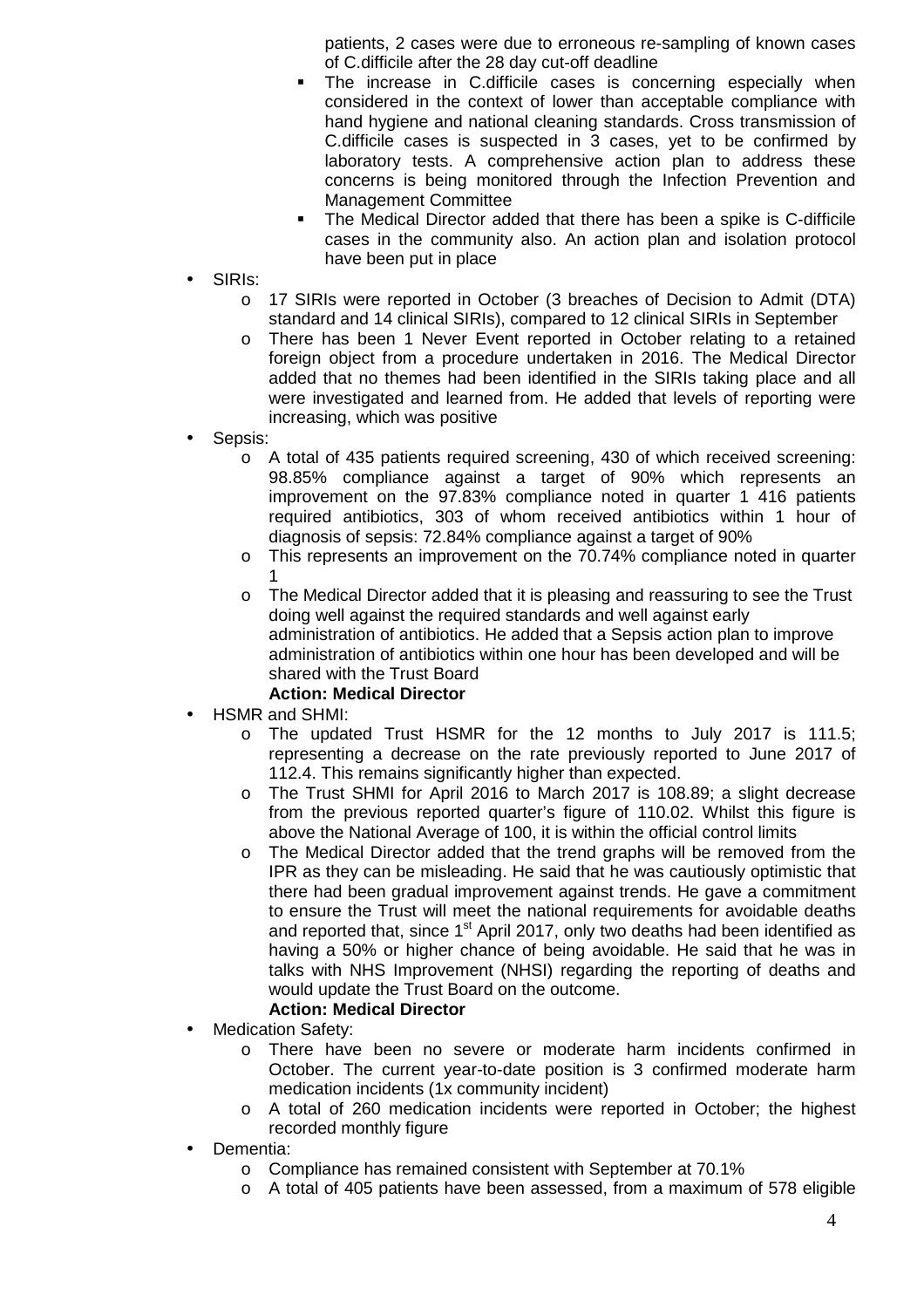patients; similar in the number of patients requiring assessment for the last 6 months

o 100% of all eligible patients (76 in total) received a diagnostic assessment

- Complaints:
	- o The Trust received 702 messages of appreciation during October
	- o A total of 69 complaints were received in October; a similar increase when compared to the same month last year
	- o The largest area of complaints is aspects of clinical care. The Chief Nurse will provide the Trust Board with a detailed report on these complaints to help members understand the issues better **Action: Chief Nurse**
- Pressure Ulcers:
	- o There has been 1 confirmed case of avoidable grade 3 pressure ulcer damage in October. This occurred within Renal and resulted in low harm. 1 incident reported in September within Renal has been downgraded to unavoidable and; therefore, removed from the Trust figures
	- o The Trust confirmed 1 unavoidable grade 3 pressure damage in September; compared with 2 reported in August
	- o The Chief Nurse informed the Trust Board that there has been a good trajectory of improvement and in month has introduced PAPAS-T, which is a new way of managing and preventing pressure ulcers.

NEDs asked whether the level of complaints received was unusual and, if so, what was being done about it. The Chief Nurse said that higher levels of complaints and/or concerns could indicate that people were more aware of or had more confidence in the processes for raising concerns or making a complaint, so was not necessarily a bad sign. She acknowledged that the Trust could improve its performance in terms of the timeliness of responding to complaints.

NEDs also expressed concern around the consistency of low performance of dementia care. The Medical Director responded that there are two aspects of dementia care, the nursing side and escalation, then the medical response to that. He said that in some areas there was a bit of a dis-connect between the nursing and medical care. He added that he was in the process of appointing a Trust lead for Dementia care to address the issues.

### **Operations**

The Chief Operating Officer highlighted the following key areas from the report:

- Urgent Care:
	- o Slight improvement in performance during October. Works commenced on the Urgent Care plan in October. From that work the Trust is estimated to achieve 78% in November.
	- o MFFD is behind trajectory for October at over 300 patients. Following enhanced partnership working, figures have improved and today is at 216
	- o Bed occupancy was 96.1% (maximum of 99%) This includes the use of unfunded escalation beds in CDU and RDU. December's performance is currently looking at 84%. The Trust is on Amber escalation today. Escalation was Red on Monday, however, the Trust adapted to make rapid improvements
	- Long Waits:
		- o Continued reduction in the number of patients waiting more than 4 months past clinically appropriate date to be seen (5,796 a reduction of 1,782 since May) No patients waiting more than 2 years to be seen and a reduction of 168 in the patients waiting more than a year.
- Diagnostics:
	- o Trust performance was 99.8% against the 99% diagnostic standard and improvement trajectory of 99.1%. There were 16 breaches of the standard. The target has been reached for three consecutive months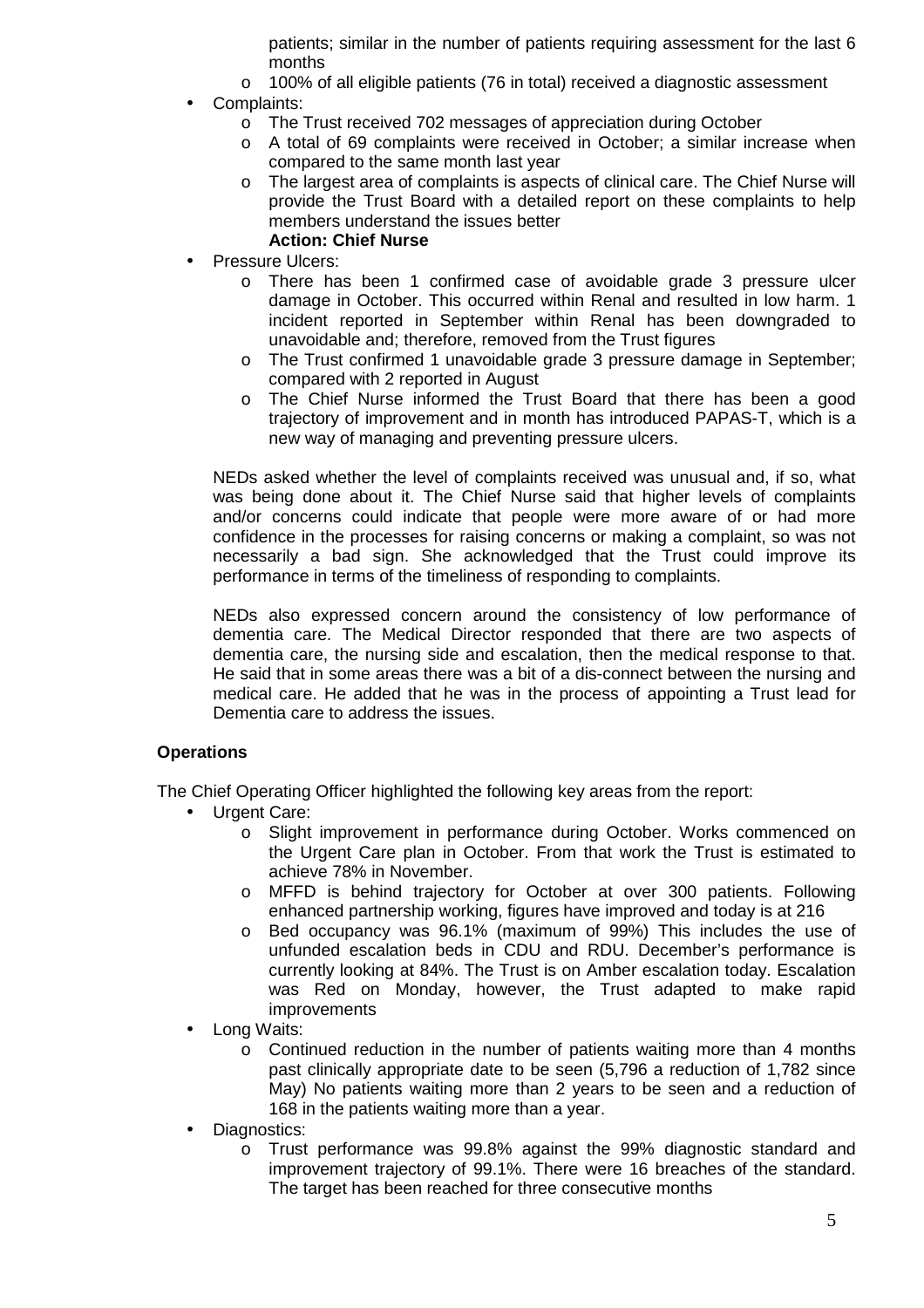- o An additional CT scanner will be in place from December 17
- Cancelled Operations:
	- o There were 3 urgent operations cancelled in October all patients have now been treated, and none of these patients were cancelled for a second time.
- Cancer:
	- o The Trust is currently forecasting achievement 6 of the 8 key national standards, provisionally 62 day first definitive treatment and 62 day screening have not been achieved, however validation is not completed and performance is expected to improve once all treatments are recorded and breaches validated but this is unlikely to improve sufficiently to achieve the standards
	- o The Trust has agreed an improvement trajectory for the 62 day standard supported by a detailed action plan to move back to sustainable cancer delivery. This is being monitored weekly and the trust is ahead of trajectory for October
- Stroke:
	- $\circ$  The Trust has provisionally achieved 9 of the 13 key measures for September
	- o Scan within one hour is not achieved but improved, 41.3% (standard 48%)
	- o Direct Admission to Stroke Unit is not achieved but improved, 50.8% (standard 90%)
	- o Overall it is an improved position. There is still a significant workforce gap. The Trust will continue to try to recruit to the Consultant post and using locums to cover for the time being

NEDs questioned the trajectory for February and asked whether the forecast improved performance was due to it being a short month. The Chief Operating Officer responded to say that it was not, but was due to the number of patients. The Chief Executive said that the Executive team was not content with the standards delivered And added that he was confident that progress would be made quickly.

NEDs asked whether performance would dip over the Christmas holiday period, as had been the case in summer. The Chief Operating Officer responded to say that Social Care availability was not as high during holiday periods which impacted on the Trust's ability to discharge patients in a timely way. He said that he had met with Social Care representatives to develop an action plan to ensure that the level of care remained the same over the holiday period.

# **Finance**

The Director of Finance informed the Trust Board that he and his team were currently reviewing the report's format and content. Within the current report, he drew attention to the following areas:

- Year to date we continue to be heavily challenged with our financial position a deficit of £19.4m
- Pay costs have increased over the second part of the year in connection with the Winter Plan
- Agency there has been a reduction in the use of high cost agency nursing. Non-Pay Pressures – outsourcing and drugs are key areas of overspend.
- Income there are concerns around the delivery of Payment by Results (PBR) contracts. An investigation is taking place around the trends
- Cash further cash support has been secured in line with the mandate for December and January
- The Director of Finance to update Trust Board on the outcome of the meeting in January with NHSI regarding the additional costs to fulfil the Winter Plan **Action: Director of Finance**

The Chief Executive informed the Trust Board that although the recent meeting with NHSI was constructive and positive, the Trust will remain in oversight. He added that he is seeking to recruit an interim Financial Turnaround Director or Financial Recovery Director to assist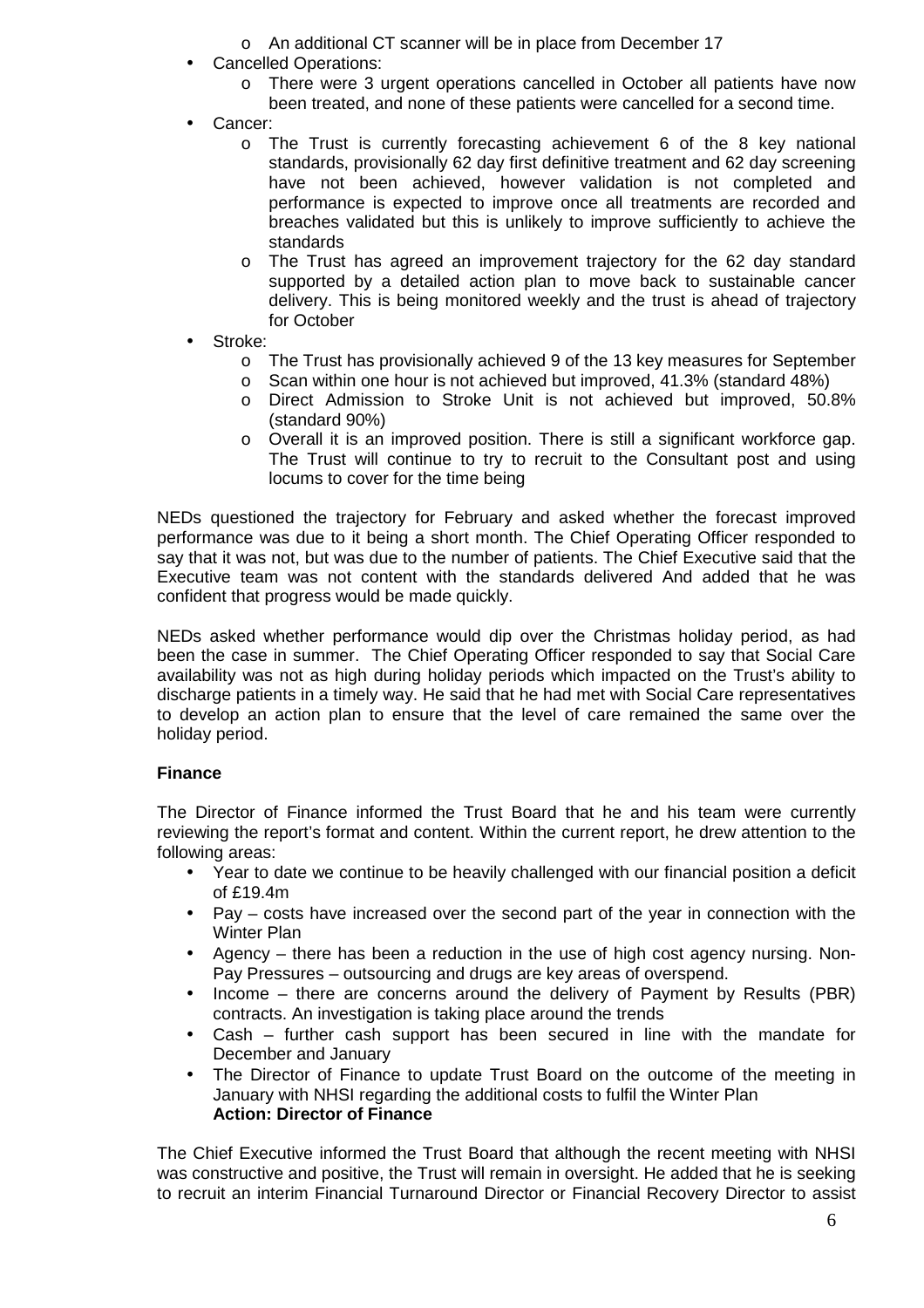with improving the Trust's financial situation.

NEDs commented that the issues with regards to pay spend needed to be analysed rapidly so that a better understanding of the required action was obtained. The Chairman added that continuing high levels of agency spend were of particular concern. The Director of Workforce said that the Trust had an agency cap of just over £13m, and £10m of that had already been spent. He added that, due to Winter pressures, the Trust was not seeing the reduction planned for. He said that a report was going to the Finance and Performance Committee clearly explaining where the growth in agency spend was and what was being done to address the issues. The Chief Executive added that the situation was complex and difficult, but a plan would be developed to show how the Trust can meet the £1m per month reduction.

### **Workforce**

The Director of Workforce drew attention to the following areas of the report:

- The total workforce capacity increased by 99 FTE to 7155 FTE in October 2017 and is 292 FTE over the funded establishment
- The temporary workforce capacity increased by 62 FTE to 581 FTE in October 2017 and comprises 8.1% of the total workforce capacity
- The number of shifts that have breached the capped rates or are off-framework have increased by 24 shifts to 2911 shifts in October 2017
- The evidence collected for October 2017 indicates that overall staffing levels have increased from 102.9% to 106.4% compared to planned levels
- Appraisal compliance has increased and currently records at 79.2% in October 2017 but remains below the 85% target
- Essential skills compliance increased to 89.2%, and continues to record above the 85% target.
- Sickness Absence Rate (12 month rolling average) maintained at 3.8% in September 2017 and remains above the target. The Director of Workforce will add national benchmarking to the report
- 61.7% of flu vaccinations have been carried out. This is an improved position and above trajectory for this time of year.
- Two whistleblowing referrals were received in October 2017. No professional registration and safeguarding referrals were reported. A new freedom to speak up guardian is being appointed

The Director of Workforce reassured the Trust Board that he has a clear understanding of the workforce challenges, especially across the emergency pathway. He added that there had been a lack of internal control in some areas in the past and this would now be addressed. He said that medical rotas and nurse recruitment would be areas of particular focus.

NEDs asked if apprenticeships had reduced as recruitment levels in 17/18 had been lower than in previous years. The Director of Workforce responded to say that a decrease in apprenticeships had been expected as levels of funding had been decreased and pay levels for apprentices had increased. The Board agreed that there is a need for the Trust to grow its own staff. The Director of Workforce said that this was part of the Trust's workforce plans.

### **221/17 Care Quality Commission Update**

The Chief Executive remarked that after reviewing the previous minutes, he did not feel that the Trust Board had sight of the severity of the situation due to the level of detail supplied in the report. The Chief Nurse responded to say that she agreed and added that the timing of the report had an impact. She acknowledged that it should have contained more detail and this has been picked up as a lesson going forward.

The Chief Nurse drew the Trust Board's attention to the following key points and said that further detail was contained within the report provided.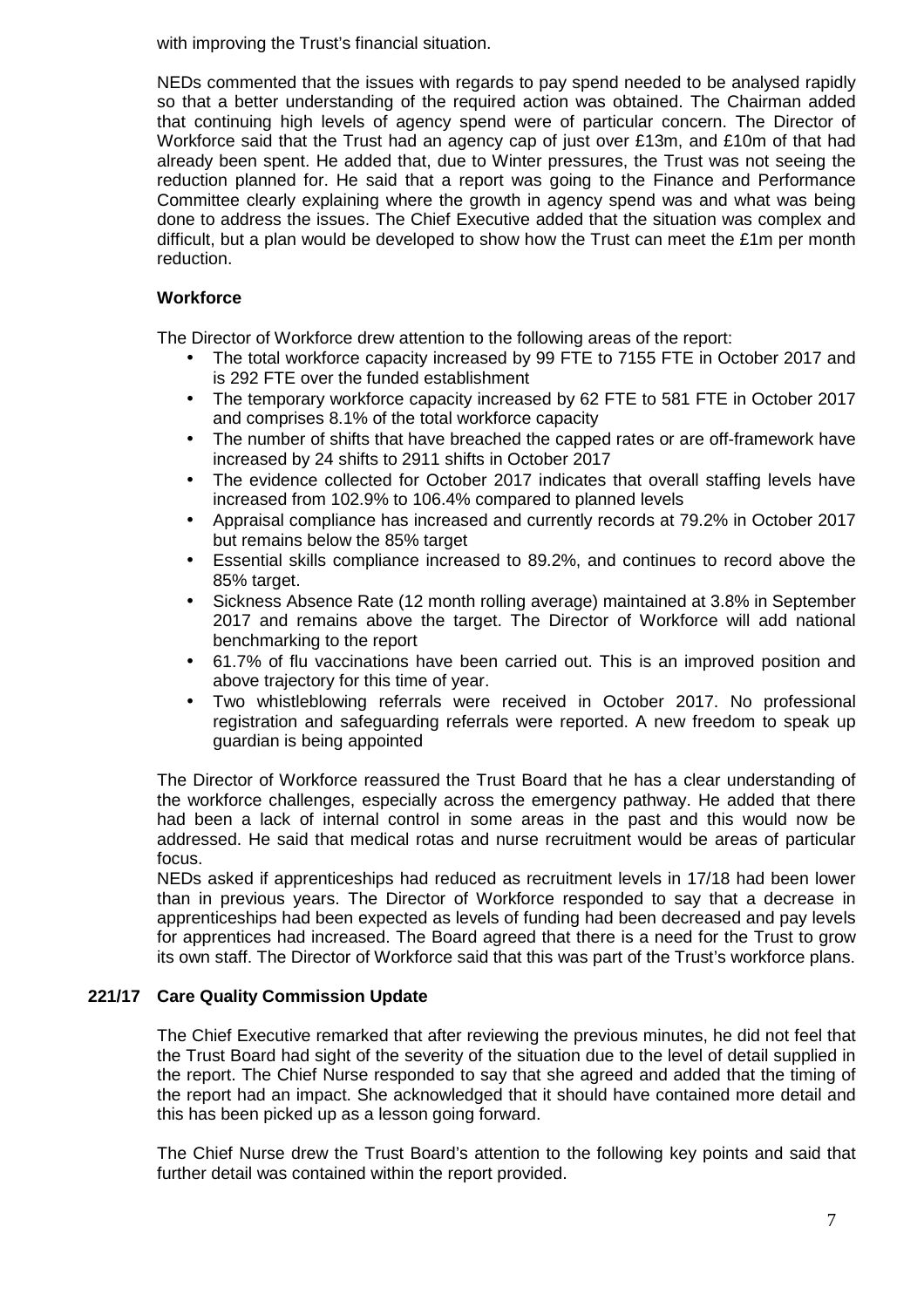# **Compliance and Regulation Steering Group:**

- The Compliance and Regulation Steering Group continue to meet weekly
- Discussions with CSCs continue to discuss their progress and any concerns in achieving compliance with the required standards
- Following the publication of the Quality Improvement Plan (QIP), discussions are underway to establish the processes by which to monitor the implementation of the QIP to ensure actions have been completed and robust evidence is available to support compliance and sustainability

# **Quality Improvement Plan:**

- The final version of the QIP was published on the 31st October 2017
- A detailed QIP is being finalised to support delivery of the overall plan
- There are a total of 22 actions within the QIP which have a deadline of 31st November, of these 13 have been completed, 4 are on track for completion to the deadline. 5 actions are not on track to meet the deadline; review of these is underway to determine a revised deadline

# **Section 31 (AMU) issued 3rd March 2017 following inspection 28th February 2017:**

- The Trust continues to monitor staffing levels on AMU to ensure staffing, as far as possible, is at the required level.
- A daily staffing status report from the Nurse in Charge is sent to the Deputy Director of nursing
- All incidents when there are more than 6 GP patients waiting in reception are recorded as a SLE.

### **Section 31 (Mental Health) issued 12th May 2017 following inspection 10th and 11th May 2017:**

- Continued compliance with the CQC requirements to submit weekly compliance information in relation to the Section 31 Enforcement Notice Conditions
- Ligature risk assessments have been completed in ED and on AMU with mitigations noted and work plans agreed. There is a continued plan to risk assess key areas across the Trust
- MCA and DoLS intensive training Programme (vulnerable adults) commenced on 11th September 2017. To date 1,200 staff have been trained
- A Mental Health and Mental Capacity Board has been established with the first meeting having already taken place

### **Section 29a re-issued 4th July 2017 following inspections 16th, 17th and 28th February and 10th and 11th May 2017:**

• Appointment of an Associate Chief Nurse to support patient flow, SAFER and Red2Green.

A gap analysis against compliance with the requirements of the Section 29a notice has been completed. A table top exercise to review the evidence has been undertaken with the Chief Executive Officer and Non-Executive Director.

### **Section 31 (Diagnostic and Screening Procedures) issued 28 July 2017:**

- The CQC Report into the Radiology visit is due to be published on 1st December 2017. In the report the CQC have cited the plain film backlog and three serious incidents
- A full harm review is under way, starting with a retrospective review of unreported ED plain film x-rays, which will then move on to audits of potential harm in other clinical areas
- CQC Specialist Inspector has fed back verbally that the data submitted is of a high standard, clear and easy to understand.

13,200 reports issued in total, over trajectory by 1,300 week ending 12th November 2017 and on trajectory to be completed by February 2018. ED reporting backlog cleared back to mid May 2017 with less than 100 events left to report in May 1 undetected cancer subsequently diagnosed.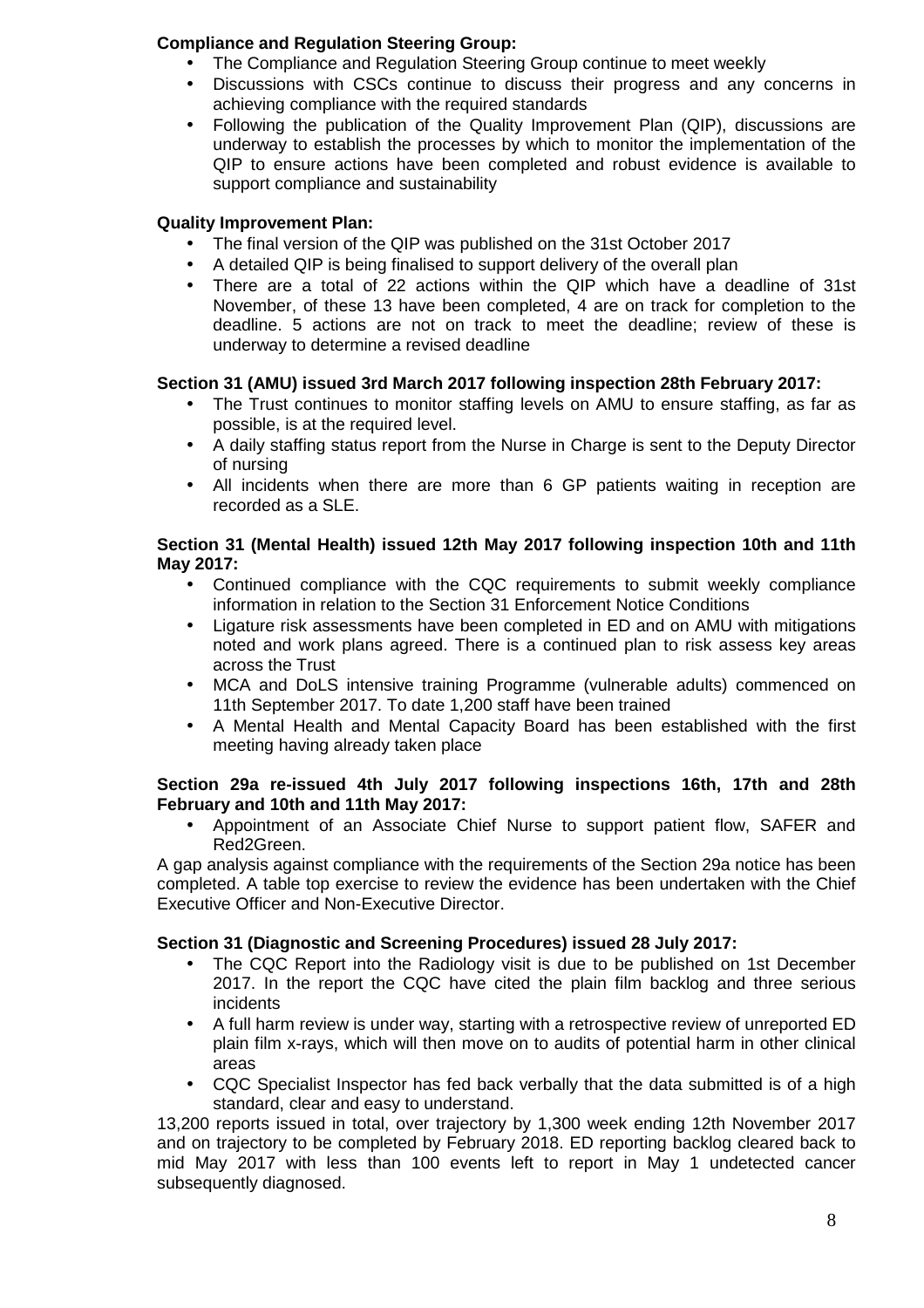### **Care Quality Commission update:**

- The results of the 2016 children and young people's survey were published on 28th November. The Trust was identified as about the same for aged 0-7 years category and as 'worse than expected' for the experiences of children aged 08-15 years
- The CQC has produced a 'Provider Engagement Record Tool' to inform the discussions at the engagement meeting using intelligence from the CQC Insight Dashboard, information from the public, inspection findings and Trust action plans
- Of the 77 Trust indicators in the November CQC Insight Dashboard (which compares the Trust with other organisations), one is categorised as much better, none are better, three are worse and two are as much worse.

The Chief Nurse assured the Trust Board that the Trust has strengthened the vulnerable patients' perspective across the organisation and key appointments will be in place in January. She added that the three patients named under the Radiology investigation had all been contacted and spoken to.

The Medical Director informed the Trust Board that the second Mental Health Board had taken place and he is confident this is the correct way forward. He stated that he believed the Trust was going well beyond compliance. The Medical Director added that in terms of AMU particularly, an action plan that has been delivered over the last few months and tangible improvements had been made.

# **222/17 Quality Performance Report (Serious Incidents Requiring Investigation)**

The Chief Nurse presented this item and drew the Trust Board's attention to the following:

### **SIRI summary – October 2017:**

- A total of 17 SIRIs were reported in October; 3 breaches of DTA and 14 clinical SIRIs one of which was a 'Never Event':
	- a) 1 x avoidable level 3 hospital acquired pressure damage
	- b) 1 x unexpected death post fall
	- c) 1 x failure to re-sample for INR test, potentially contributing to subsequent stroke
	- d) 1 x multiple patients requiring mental health intervention in ED
	- e) 1 x fall resulting in subdural haemorrhage contributing to death
	- f) 1 x death as a result of catastrophic bleed 10 days post tongue and neck dissection
	- g) 1 x unexpected death potential self-administered unintentional overdose
	- h) 1 x Delayed hepatology follow up impacting on palliative options
	- i) 1 x failure to follow up abnormal x-ray resulting in widespread metastatic disease
	- j) 1 x piece of tubing discovered during C-section from procedure in 2016 Never Event
	- k) 1 x delayed treatment for glaucoma resulting in visual field damage
	- l) 1 x unexpected admission to ITU following haemorrhage post bladder repair
	- m) 1 x incomplete vulval biopsy excision impacting on treatment options
	- n) 1 x death of patient under Section 5 (2)
- Of the 14 clinical SIRIs reported in October; all patients or relatives, where applicable or appropriate, were informed of the incident and made aware of the on-going investigation

208 SIRIs remain open on STEIS.

# **SIRI summary - November 2017:**

• As of 13 November, six Clinical SIRIs have been confirmed

The Chief Nurse said that SIRI workshops for CSC leadership teams would be held in January to look at risk, safety and governance. She added that a solicitor would be in attendance to give a picture of what good and bad practice looks like.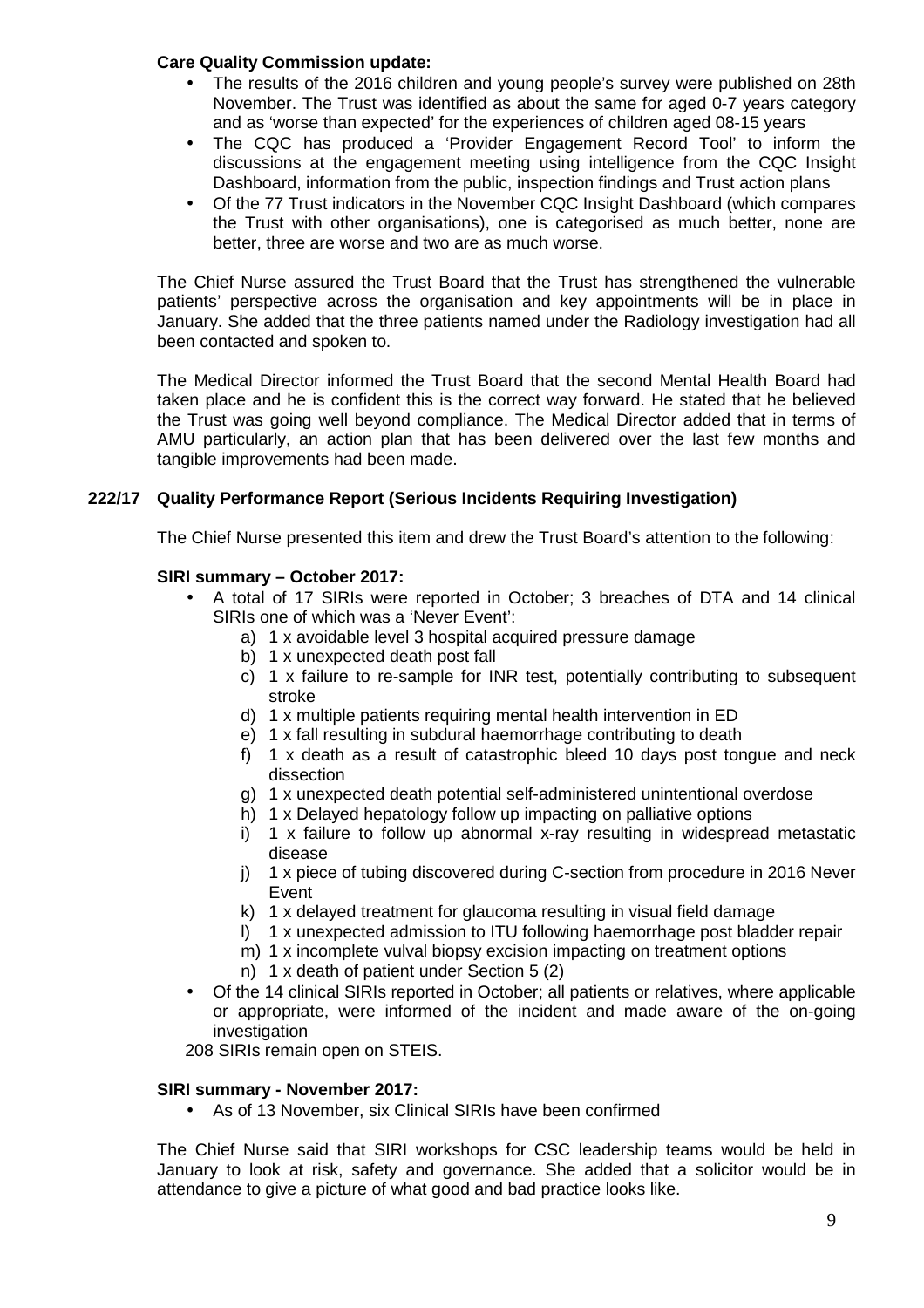NEDs expressed concern regarding how effective the SIRI reporting process was as this was unclear from the report. The Chief Nurse replied that there were some issues relating to outstanding CCG actions and the length of time taking to complete them. She added that the CCG was now expected to attend the sign off panel meetings and had committed to making the process smoother.

### **223/17 Example of Complaints**

The Chief Nurse presented a previously circulated report containing some examples of complaints and the learning obtained from them.

### **224/17 Board Assurance Framework (BAF)**

The Director of Corporate Affairs presented a previously circulated treport containing the BAF and asked the Board to note the updates contained within it. He also asked the Board to consider requirements for further assurances on actions related to significant risks and the progress of mitigations surrounding them.

The Chairman remarked that the report had improved from previous iterations but was still not sufficiently up-to-date. She reiterated the importance of developing a BAF that could be used as a management tool.

The Chief Executive indicated that a fully refreshed report would be presented at the next meeting. He confirmed that the BAF was used as a management tool and new risks were added as they arose. The Interim Director of Integrated Governance added the need to reflect Radiology and asked for delegated authority to update prior to the February Trust Board meeting. The Chairman gave the authority.

### **Action: Interim Director of Integrated Governance**

### **225/17 Winter Plan**

The Chief Operating Officer presented this item with support from Paul Bostock and Liz Hall and discussed the following key points. Presentation attached for full details:

- National & Local Context
- Lessons learnt from 16/17
- Activity Predictions & Bed Capacity Requirements
- Internal Actions
- System Actions
- Cost of delivering the Plan
- Delivery of the Plan:
	- Key Performance Indicators
- **Conclusion**



The Chief Operating Officer informed the Trust Board that the Winter Plan was an accumulation of all plans to be able to manage the winter period internally.

The Chairman thanked Paul Bostock for his detailed presentation and giving the Trust Board assurance.

The Chief Nurse asked for the operational view on the nursing challenges over winter. Liz Hall responded to say that fitness and wellbeing are key in helping to avoid sickness and unplanned leave. She said that monitoring of staffing levels in all areas would be critical and directing staff to the areas of greatest need, and also ensuring that there is senior leadership in all areas of the organisation.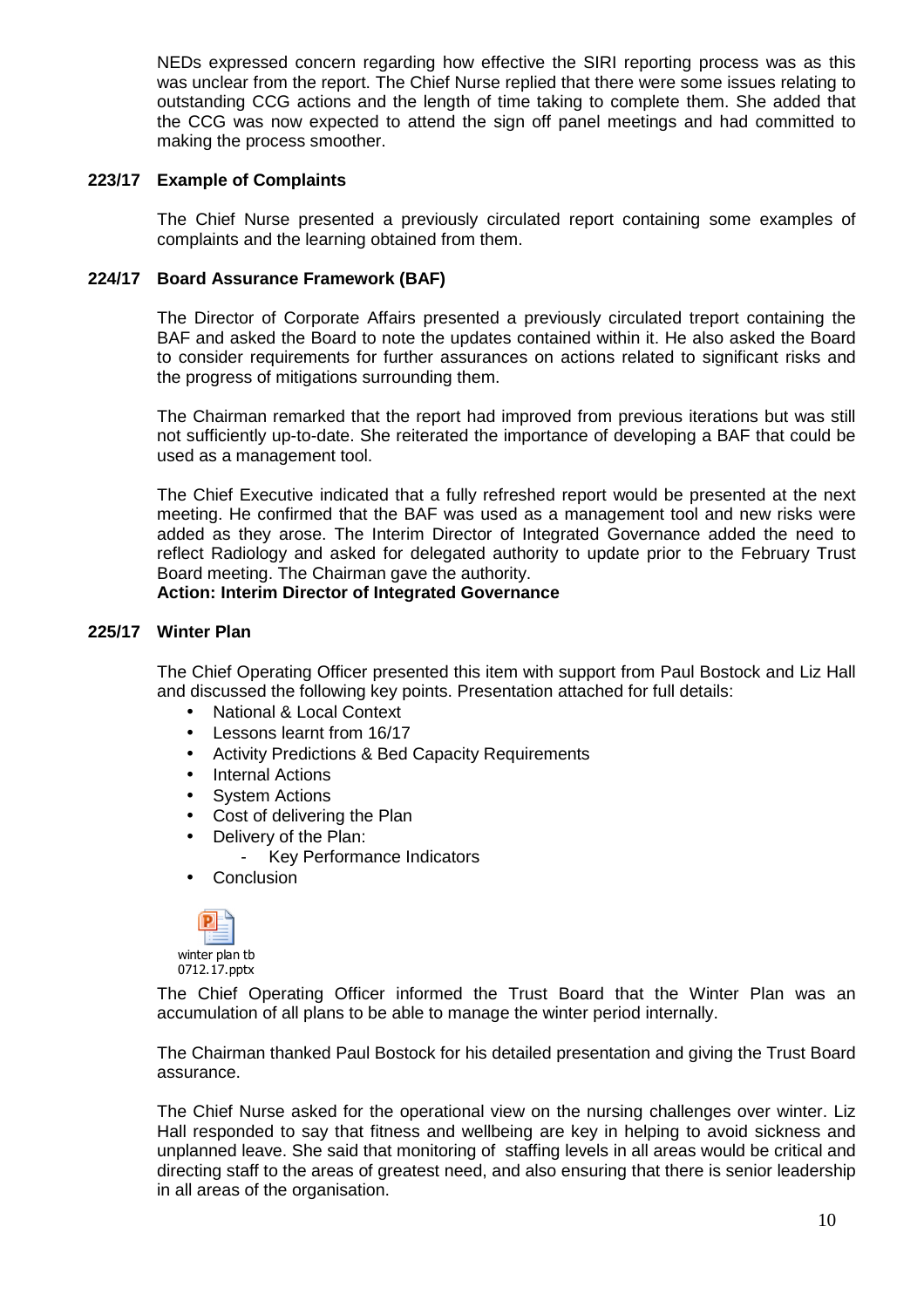The Director of Finance asked whether the Trust had the bed numbers it required for winter. Paul Bostock responded to say that the situation was not perfect but there had been improvements and bed numbers had been stepped up over the last couple of months in some areas.

The Director of Finance referenced the help required in getting continuing healthcare (CHC) agreements in place The Chief Operating Officer said that a modest increase in managers' delegated financial limits would enable them to progress things faster in terms of CHC agreements.

The Chief Executive questioned how the Trust is going to ensure the safety of patients at the most pressured points. Liz Hall responded to say that the Trust needs to ensure that resources are focused on the key pressure points of the organisation and ensuring flow is being focused on. The Chief Operating Officer added that there will be additional medical staff in place to keep patients safe. The Chief Nurse added the Trust will have early visibility of all patients waiting in the Emergency Department and added that a clear escalation process was in place. The Medical Director also added that a co-ordinated, pro-active approach would be taken this year rather than a reactive one as in previous years. He added that the Trust was seeing improvements with regards to medical grip. He also added that more robust flu plans are in place and in parallel, there was an intense focus of key systemic elements of patient safety with the patient safety team. The Chairman thanked everyone for their input and involvement in getting the plan up and running. She asked for the unscheduled care team to report back to Trust Board on how the Winter Plan was achieved.

### **Action: Chief Operating Officer**

### **226/17 Cancer Assurance Plan**

The Chief Operating Officer presented a previously circulated report and highlighted the following:

- •
- Outline issues leading to deterioration in performance and actions being taken to address
- A forecast performance for next 3 months and recovery trajectory to a sustainable position of delivery

The Chairman remarked that failure to comply with the 62 day period was not satisfactory. NEDs asked about the timely vetting of MRI and CT scans and who was responsible for this. The Chief Operating Officer responded to say that this was monitored on a weekly basis and his teams were looking at ways to reduce the time it takes to review them. The Medical Director added that the vetting is about prioritising those cases of greater risk and it works effectively With MRI and CT scans prioritised over the last year. He said that the challenge the Trust faced was reporting capacity as demand increased. The Chief Operating Officer added that reporting capacity and demand will be included in the sustainability plan. **Action: Chief Operating Officer** 

NEDs pointed out a misinterpretation in the report at the third bullet point on page 193. The Medical Director explained that this meant that, where possible, the Radiology service has delegated this task, (the vetting of the scan requests) to a suitably qualified Allied Health Professional.

### **227/17 Care Quality Commission Radiology Report**

The Medical Director presented this item and drew the Trust Board's attention to the key discussion points. Full details are contained within the report.

- Actions taken following Section 31 Notice 28th July
- Further proposed actions to ensure lessons learned and ongoing risks identified and mitigated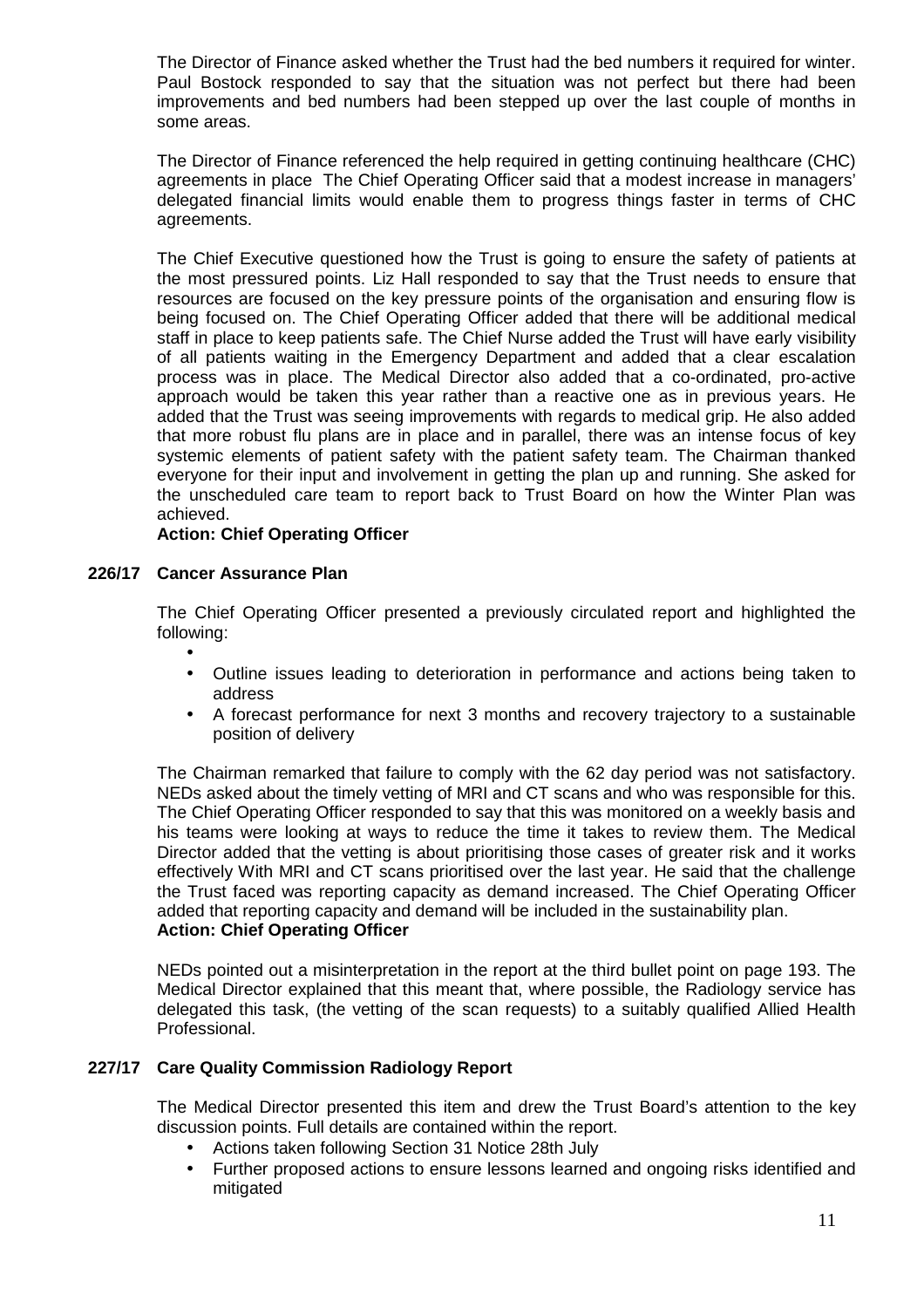• Next steps are to commence external reviews and establishing of Clinical Advisory Group (CAG)

The Medical Director informed the Trust Board that the Trust is ahead of schedule for completing the reporting for February 2018. He said that the CQC report published last week attracted significant national interest, and highlighted that there could be inconsistent performance against policies across the country. He added that the head of CQC inspections had written to all acute trusts and community trusts two weeks ago asking what their policies were, what the potential backlog might be and a number of other questions relating to the same issue. He indicated that the Trust had set up a helpline which ran for four days for patients to raise any concerns and there had been reassuringly fewer calls than expected with the number of patients having a valid concern being small. He added that the majority of those patients had already been contacted and reviewed and the two cases of harm identified were well known to the Trust and going through the SIRI investigation process.

The Medical Director said that the Chief Executive had commissioned an external review to ensure the Trust remained compliant going forward.

NEDs asked whether there was capacity available to increased outsourcing. The Medical Director responded to say that the outsourcing enquiries currently being made include any individual or provider who is trained and can come onsite to look at the x-rays, and that this would include external agencies. He added that the Trust is exploring all avenues, and that quality assurance mechanisms would be put in place, but warned that outsourced capacity would incur additional cost.

NEDs also asked who would carry out the external review. The Medical Director advised that Verita had been commissioned.

The Chairman remarked that it may appear that the Trust Board has not been sighted on this issue in recent weeks, but assured the public that this was not the case.

### **228/17 Charitable Funds Report and Accounts**

The Director of Corporate Affairs presented the report to the Trust Board and highlighted the following key points:

- The Charitable Funds Committee received the draft annual report and accounts in September.
- The External Auditors have completed their testing and will be issuing their audit results report shortly. The results report is expected to give an unqualified opinion and make reference to two immaterial uncorrected errors
- The Trust Board is asked to grant the Charitable Funds Committee delegated authority to accept the External Audit Annual Results Report and to make any final amendments to the accounts if required
- The next steps are:
	- o Following acceptance of the Annual Results Report the Chief Executive and the Chairman to sign the Annual Report as required
	- o Annual Report and Accounts to be uploaded to the Charity Commission website by 31st January 2018

The Chairman raised concern around the final lease payment for the Da Vinci Robot. The Director of Finance responded to say that the auditors will be reviewing the position, and on that basis the accounts cannot be signed off until the auditor's discussions have taken place regarding the final payments. The Chairman added that she will delegate authority to the Audit Committee but she would like assurance prior to this.

#### **229/17 Trust Guardian of Safe Working (GoSW) Report**

The Medical Director presented this report in the absence of the Guardian and drew the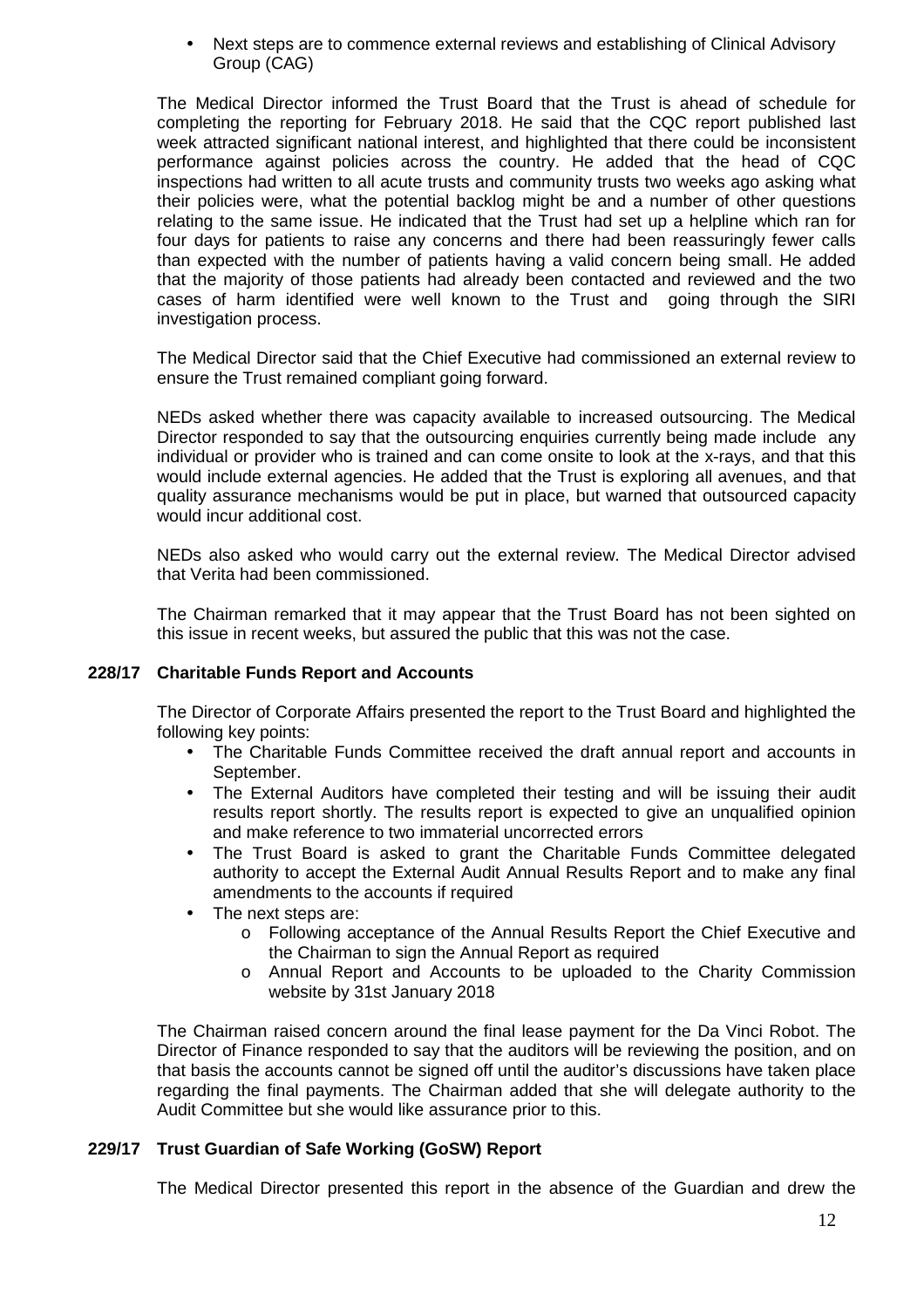Trust Board's attention to the key discussion points. Going forward the report will be presented by the GoSW (Dr Phil Young). He highlighted:

- **Exception reports**
- Work schedule reviews
- Locum data
- Vacancy report
- **Fines**
- Guardian comments

# **230/17 General Medical Council (GMC) Survey**

Paul Sadler, Director of Education and Critical Care Consultant, attended the meeting to present this item and asked to Trust Board to note the following key points:

- An Annual Report had been produced and returned to HEE Wessex by PHT
- Training in Portsmouth on the whole is of a good standard, with improvements evidenced especially in General Surgery
- There remain concerns about trainee experience in Trauma & Orthopaedics (T&O), AMU, and a number of medical sub-specialities
- Major issues raised are around workload, but some examples of senior behaviour impacting on training
- Workforce re-design to develop resilience in rotas is required
- Trainer feedback in a number of areas highlights a perceived lack of support for the supervisor role

The Chief Executive enquired as to how the Trust gets early warning of potential problems, in order to prevent them. The Director of Education responded by saying there is nothing that the Deanery report had revealed of which the Trust was not already aware. He said that he had started working with T&O to put plans in place for the service to be reopened in the future and was also speaking to other providers to resolve some of the issues seen previously. He added that this is the first year the Trust has had the use of Chief Registrars and this has helped drive change amongst medical staff. He announced that the chief registrar position ends in August. The Trust Board asked that Helena Edwards returns to present her story at a future meeting.

### **Action: Medical Director**

### **231/17 Safer Staffing Report – Nursing and Midwifery**

The Chief Nurse presented this item and drew the Trust Board's attention to the following key points:

- In November 2013, the National Quality Board published a guide to nursing midwifery and care staffing capacity and capability as a national response to the finding in the Francis report.
- This paper provides the board with a report on the autumn 2017 ward based staffing review findings. The findings evidence that PHT wards budgeted staffing broadly meets national recommendation of a 65:35 RN to HCSW skill mix and all wards have at least 1 RN to 8 patients on day shifts and 1 RN to 10 patients on night shifts
- Budgeted average total Care Hours per Patient Day (CHPPD) across wards is 6.77 against a national range of 6.3 – 15.48 (Model Hospital Aug 2017)
- The budgeted ward establishments have been reviewed against the Safer Nursing Care Tool. These results show the impact of the high numbers of medically fit for discharge patients against the staffing required to care for patients within an acute setting. There are no recommendations to rebalance staffing as a result of this review
- The next full review will take place in 6 months (April 2018) reporting to Board in June 2018. Interim reviews are planned bi-monthly to review data quality related to daily data collection

The Chief Nurse added that the Trust is good at recruiting to intensive care. The hot spots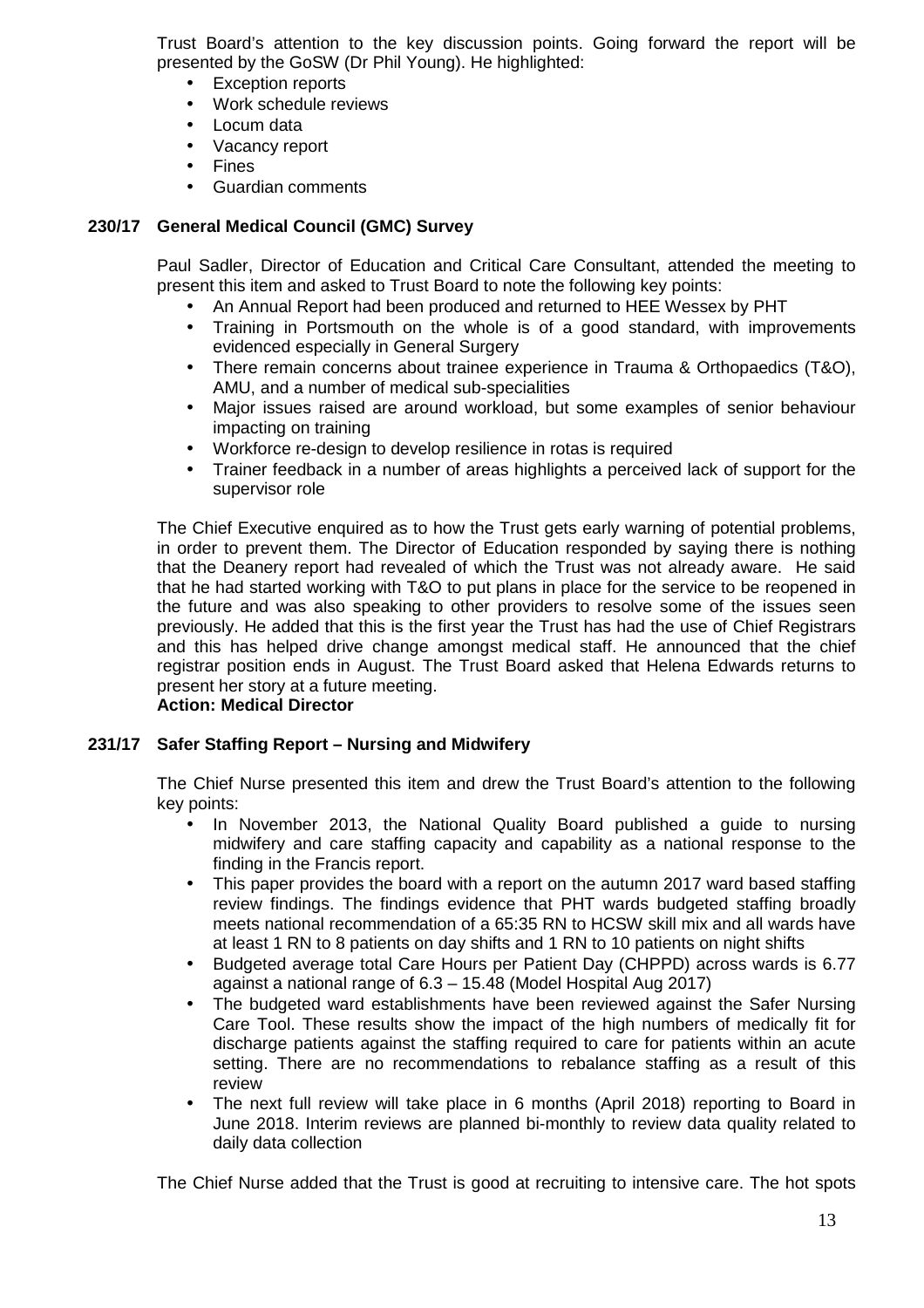for vacancies were general medicine, elderly care and acute medicine. She said that, in London, staff retention in elderly care was a focus and added that the Trust would adopt a similar strategy. The Board asked the Chief Nurse to investigate further the retention of Junior medical staff.

### **Action: Chief Nurse, in conjunction with the Medical Director**

NEDs asked the Chief Nurse to elaborate on the key points in relation to ward establishments. The Chief Nurse responded to say that it all comes at a cost and levels of acuity and dependency had to match establishment and budget. She said that discussions were taking place around professional judgement and what is affordable clinical care for 2018/19. The Chief Nurse and Director of Workforce were asked o report back to Trust Board on the piece of work they are carrying out around potential redeployment of Band 4 Nurses.

### **Action: Chief Nurse and Director of Workforce**

NEDs commented that the charts showing which wards were short staffed were not included in the report. The Chief Nurse said that she would provide these in an additional report. **Action: Chief Nurse** 

NEDs asked the Chief Nurse to separate the data and commentary within the report to make it easier to digest. **Action: Chief Nurse** 

# **232/17 2016 National Cancer Patient Experience**

Ruth Carter attended the meeting to present this report and drew the Trust Board's attention to the following key headlines to highlight what the Trust did well and what could have been done better:

- On a scale of zero (very poor) to 10 (very good) patients rated their care within the Trust as 8.8, compared to 8.7 nationally
- 80% of respondents said they were definitely involved as much as they wanted to be in the decisions about their care and treatments  $= 2015$
- 90% of respondents said that they were given the name of a Clinical Nurse Specialist (CNS) who would support them through their treatment = 2015
- 89% of respondents said that, overall they were always treated with dignity and respect when they were in Hospital up 2% on 2015
- 94% of respondents said that hospital staff told them who to contact if they were worried about their condition or treatment after they left hospital = 2015
- 82% of respondents said it had been quite easy or very easy to contact their CNS down 3 % on 2015
- 60% of respondents said that the GPs and Nurses at their General Practice definitely did everything they could to support them while they were having cancer treatment down 5% on 2016

# **233/17 Quarterly Research and Innovation Report**

Professor Anoop Chauhan, Director of Research & Innovation (DRI), attended the meeting to present his report and drew the Trust Board's attention to the following key points:

- Patient recruitment into clinical trials and research studies is on target and the Trust is currently ranked 5th nationally
- PHT is ranked in the top 3 nationally for recruitment in the following specialities: cancer, surgery, ophthalmology, respiratory disorders, gastroenterology, critical care, dermatology, aging, injuries and emergencies and children
- PHT is ranked in the top 10 nationally for recruitment in the additional following specialities: renal, cardiovascular disease, diabetes, genetics, neurological disorders, primary care and hepatology
- Our performance initiating and delivering research against national standards remains high; currently 69% of all commercial studies have delivered to time and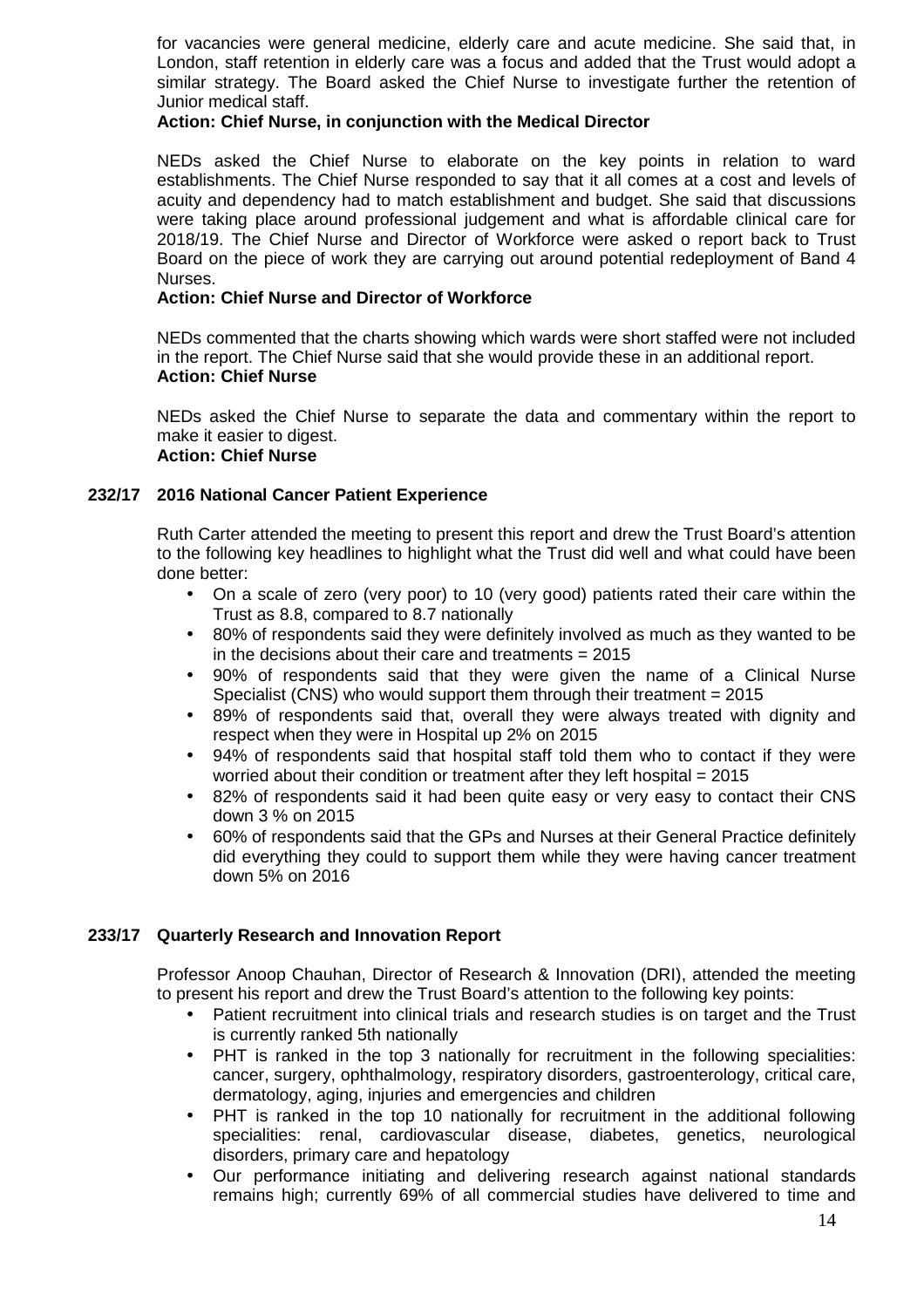target

- The next steps will be:
	- o Clinical Research Facility (bricks and mortar)
	- o Greater scrutiny on 70 day target for commercial studies
	- o Further embed research into clinical services
	- o Refresh the R&I strategy 2018-2020
	- o Continue to develop our infrastructure to support PHT led research
	- o Expand on our success working in partnership with SMEs

The Chairman remarked that this is an important part of activity and when the Trust has a refresh, she feels that research should be a core focus. She asked the DRI to come back to a future meeting to discuss the strategy within his report. **Action: Chief Executive/DRI** 

### **234/17 Acute Alliance Steering Group Minutes**

The Director of Corporate Affairs presented this item for information only. The Trust Board noted its contents.

### **235/17 Charitable Funds Update**

The Director of Corporate Affairs presented this item for information purposes only. The Trust Board noted its contents.

### **236/17 Non-Executive Directors' Report**

Nothing further to add.

The Director of Corporate Affairs will provide the Executive Directors with a reporting template to enable to them to feedback on behalf of the committee chairs. **Action: Director of Corporate Affairs** 

#### **237/17 Annual Work plan**

The Director of Corporate Affairs and Interim Director of Integrated Governance continue to review the work plan.

#### **238/17 Record of Attendance**

Noted.

#### **239/17 Opportunity for the Public to ask questions relating to today's Board meeting**

Roland Howes commented that the changes to the appraisal system should have provided improvements, but it does not appear to. The Director of Workforce responded to say that improvements have been made but further implements are needed. We will be looking at what individual areas require to ensure improvements happen...

The Director of Corporate Affairs read out two questions sent to him from a member of the public:

- 1) Generally, do the board consider the blocking of surgical beds with patients awaiting care packages to be the best use of hospital resources and budgets? If not what can be done to improve efficiency and cost effectiveness?
- 2) On 25 November we highlighted to the D7 nursing staff that the patient was in a "vibrating bed" whose electrical box had a next test due date of October 17. See attached photos. The bed was changed 3 days later for a "standard bed," but we were told that the bed maintenance staff considered there was no need for changing it, stating that provided the bed was occupied and "the bed worked," the expiry date didn't apply. Is this maintenance policy interpretation correct? How does the maintenance recall system operate?